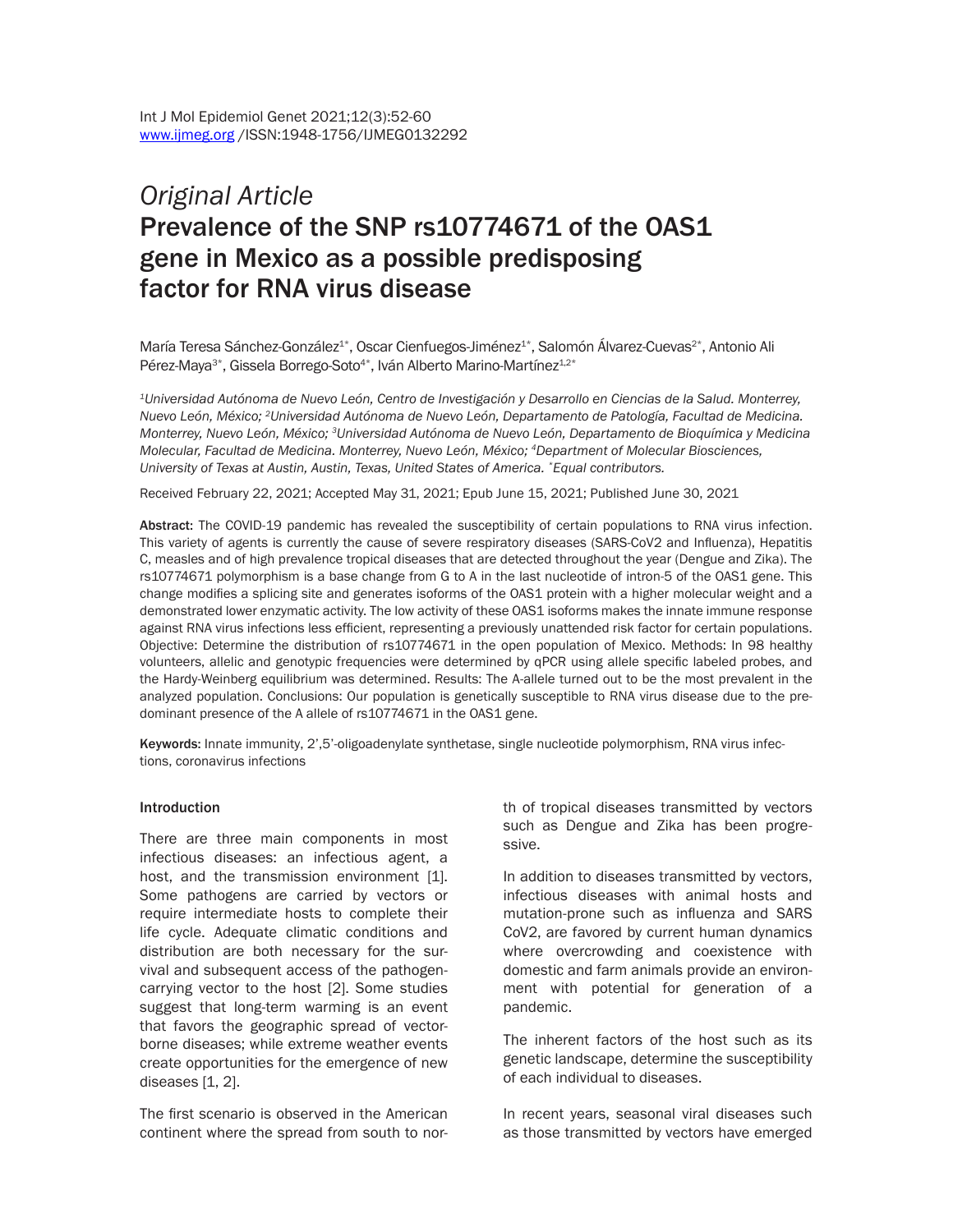as a major public health problem. In the particular case of the tropical disease agents Dengue (DENV) and Zika (ZIKV) viruses, efforts to combat them have focused in controlling the Aedes aegypti and Aedes albopictus vectors. Originally endemic to tropical areas, climate change and human migration have caused proliferation and establishment of the vector in almost the whole territory of Latin America.

On the other hand, Influenza virus and SARS-CoV2, prevail nowadays as the most common respiratory disease agents.

Due to the antigenic variability of the agent, Influenza remains as one of the most prevalent respiratory diseases around the world. Influenza Virus A (IVA) represents a latent threat for the generation of a pandemic, due to its diverse animal reservoirs that permanently carry viruses that occasionally spread to humans after undergoing rearrangements in their genome. In 2009, an IVA (H1N1) derived from a strain of swine influenza originated what is known as the first pandemic of the 21st century, with Mexico as the origin of the outbreak [3, 4].

The appearance of new Influenza subtypes prevents the preexisting immunological memory and therefore the innate immune response take on a high importance.

Recently, the impact of SARS-CoV2 as the etiological agent of COVID19, has dramatically affected health systems around the world [5].

This disease represents the greatest current health concern worldwide, presenting as of today 111 million reported cases and 2.46 million deaths. In the United States, there have been 28.1 million cases and 498 thousand deaths due to this disease. In Mexico on the other hand, reported cases scale to 2.04 million, while deaths have reached 180,000. Both data (global and national) comes from the Johns Hopkins University Center for Systems Science and Engineering (JHU CSSE).

The innate immune response (IIR) is the first to develop against infectious agents, it is not antigen-specific and does not generate immunological memory [6-10]. As part of IIR, the production of type I interferons (IFN-α/IFN-β) occurs almost immediately in response to the presence of viral proteins or nucleic acids. Type I interferons through their receptors stimulate two actions that inhibit the synthesis of viral

proteins, the first is the phosphorylation of eIF-2 by the action of PKR and the second is the activation of RNAse L through the activity of the proteins of Oligoadenylate synthetase (OAS) [6, 7].

The OAS gene family, although initially described as an antiviral activator of restriction enzymes against dsRNA viruses, has been also identified as a predisposing factor for ssRNA viruses and critical illness due to COVID-19 in a GWAS performed in patients in intensive care [11]. Association of this family with IVA is also well documented [12]. This family is made up of 4 genes called OAS1, OAS2, OAS3 and OAS-L. OAS1, OAS2 and OAS3 having one, two and three OAS domains respectively, while OAS-L is catalytically inactive [10, 13, 14]. By alternative splicing, the OAS1 gene can generate five isoforms (p42, p44, p46, p48 and p52), the p52 isoform of OAS1 is generated when the last nucleotide of intron 5 changes G to A [13], being rs10774671 the single nucleotide polymorphism (SNP) at this position. The presence of the A allele causes the splice acceptor site to travel a position that removes the first base of exon 6, thereby modifying the open reading frame. The activity of the p52 and p48 isoforms is lower with respect to the p46 isoform and therefore they activate RNAse L in a less efficient way [7, 10]. The rs10774671 polymorphism of OAS1 has been linked to alteration in alternative splicing of OAS1, resulting in decreased activity in peripheral blood mononuclear cells (PBMC) and susceptibility to West Nile virus (WNV) and Hepatitis C virus (HCV) infection in homozygous for the A allele, compared to those with the G allele that generates the OAS1p46 isoform [15-18]. Due to this stablished relationship with Flavivirus, associations with DENV and ZIKV have also been proposed.

In the present study, the allelic and genotypic frequency for the rs10774671 polymorphism of OAS1 was determined in 98 Mexican volunteers residing in the State of Nuevo León, to understand the state of vulnerability of this population in one of the main defense mechanisms of the innate immune response against RNA virus infections.

#### **Methods**

#### *Study design*

A cross-sectional, descriptive, observational study was performed in Mexican volunteers to establish the prevalence of the rs10774671.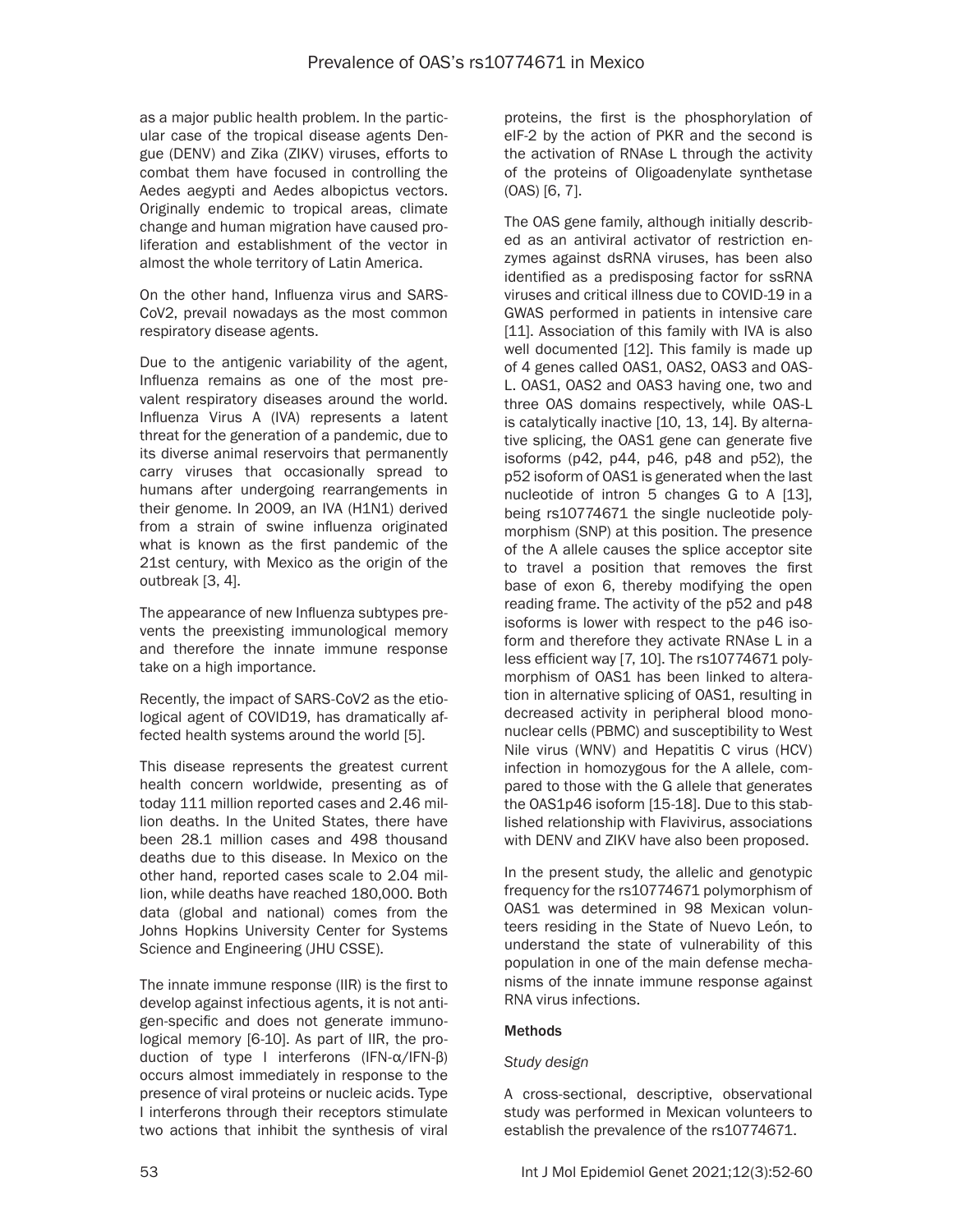#### *Recruitment of volunteers*

This study was approved by the UANL school of Medicine and University Hospital's Ethics Committee with the number BI12-005.

98 volunteers (49 men and 49 women) were recruited with the following inclusion criteria:

Men or women between 18 and 35 years old with previously informed consent, a previously answered form regarding socio-demographic data for ethnicity establishment and a 5 ml blood sample donation collected in an EDTA tube.

On the other hand, unavailability or contraindication for blood sample taking and apparent illnesses at the time of taking were considered as exclusion criteria (See Table 1 for general information and clinic feature of recruited patients).

#### *Nucleic acids isolation*

Using 500 µl of peripheral blood, genomic DNA (gDNA) was obtained by the TSNT method. DNA was quantified in a Nanodrop-2000 spectrophotometer (Thermo Fisher) and its integrity was visually verified by electrophoresis in 0.8% agarose gels.

#### *Genotyping*

Genotype analysis was performed by real time PCR. Specific oligonucleotides (5'-TGAATCCAG-CTGCAATGCAGG-3'/5'-ATGAGGGTACTCATGTGT-TCC-3') were designed in regions flanking the SNP rs1077467; in addition to allele-specific fluorescent probes (5' HEX-CCCTTTCAGGCTGA-A-IBFQ 3'/5' FAM-CCCTTTCAAGCTGAA-IBFQ 3') labeled with the fluorophores HEX (allele G) and FAM (allele A) (Integrated DNA Technologies). 50 ng of total gDNA, 20 pmol of each oligonucleotide and 2.5 pmol of each probe were used in a Prime Time Gene Expression Master Mix 2X reaction mix (Integrated DNA Technologies). The PCR was performed in a CFX-100 thermal cycler (Bio Rad). The thermocycling program consisted of 39 cycles with an alignment temperature of the probes and oligonucleotides of 55°C.

#### *Statistical analysis*

All data were deposited and processed in Microsoft Office Excel 2007 spreadsheets to generate graphs of allelic frequency, genotypic frequency, and descriptive statistics of the population. Chi-square test  $(x^2)$  was performed to evaluate Hardy-Weinberg's equilibrium in the IBM SSPS Statistics 20 computational package. A P<0.05 was considered statistically significant.

#### **Results**

#### *Establishment of Mexican ancestry in the study population*

Of the 98 volunteers that made up the study population, 84% (82/98) of the study subjects mentioned being from the Nuevo León state.

To establish whether the volunteers had Mexican ancestry, the place of birth of their grandparents was asked. 47% (184/392) of the grandparents of the study population were born in the Nuevo León state, while 48% (188/392) were born in another state of the country, 2% (7/392) were not Mexicans and for 3% (13/392) the place of birth was unknown.

### *Allelic and genotypic distribution of the rs10774671 polymorphism*

The rs10774671 polymorphism presents as an ancestral allele a G in the last base of intron 5 and as a mutated allele the change for an A base. We analyzed for each volunteer the possibility of presenting each of the possible alleles by means of qPCR with allele specific fluorescent probes, thus, we analyzed 196 possible alleles for the rs10774671 polymorphism of OAS1. Of the total alleles analyzed, 79.6% of the alleles were identified as mutated alleles while only 20.4% of the alleles were identified as ancestral alleles (Table 2).

Similarly, the ancestral homozygous (G/G), mutated homozygous (A/A) and heterozygous (G/A) genotypes were analyzed for each individual. It was found that the G/G genotype is present in 2% of the population, while the heterozygous genotype is in 36.7%. The most prevalent genotype in the study population was homozygous mutated with a frequency of 61.2% (Table 3).

Both the frequencies of the A and G alleles and the possible phenotypes are uniformly distributed between men and women, with no identified differences between genres (Tables 2 and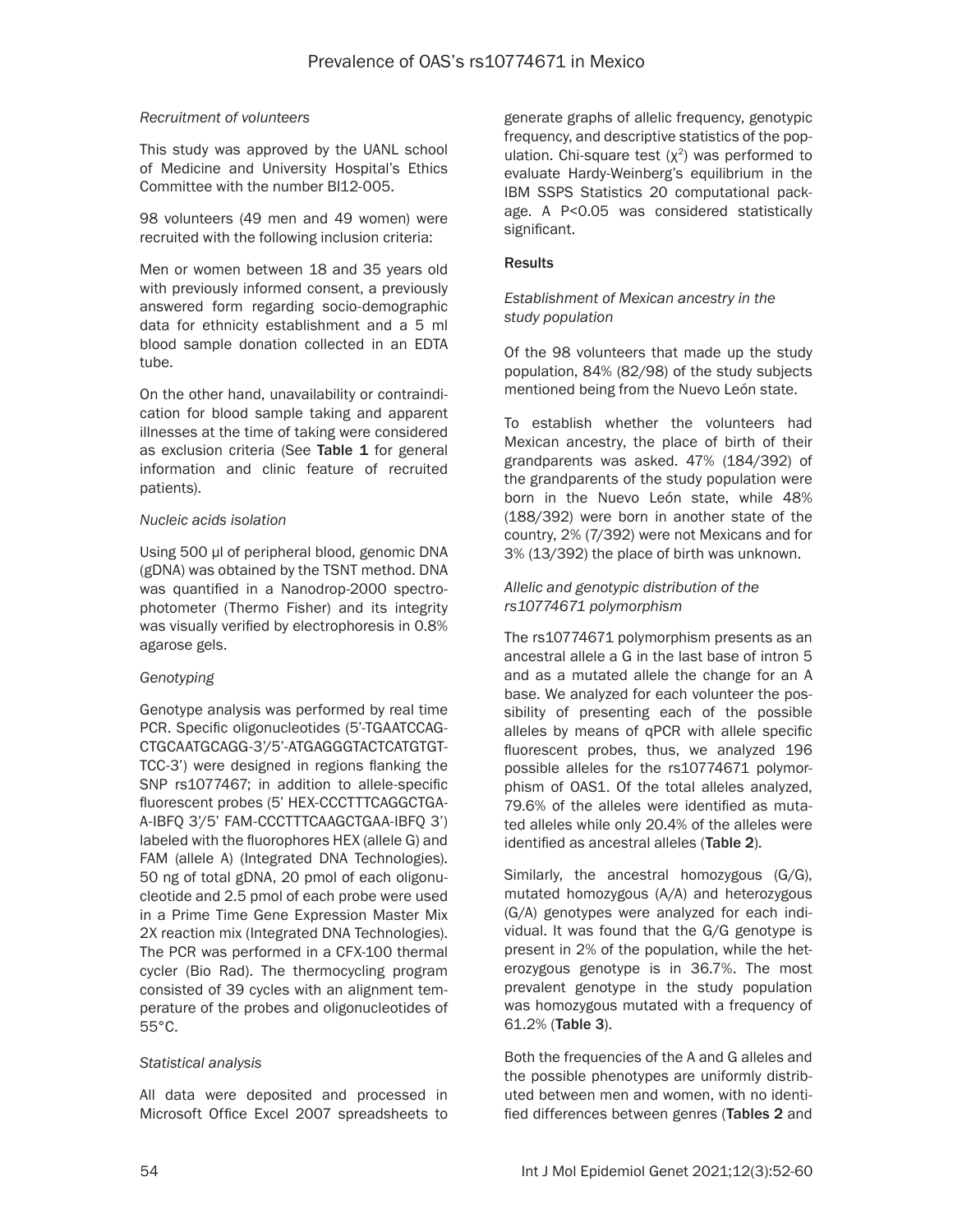| ID      | Age<br>(years) | Gender | Height<br>(m) | Weight<br>(kg) | <b>BMI</b> |     |              | Maternal<br>origin | Maternal<br>Education Origin grandfather grandmother grandfather<br>origin | Paternal<br>origin | Paternal<br>grandmother<br>origin | Allele<br>1 | Allele<br>2 | Genotype            |                | AA AG GG     |              |
|---------|----------------|--------|---------------|----------------|------------|-----|--------------|--------------------|----------------------------------------------------------------------------|--------------------|-----------------------------------|-------------|-------------|---------------------|----------------|--------------|--------------|
| ATT0002 | 21             | Female | 1.62          | Unknown        | Unknown    | 2.4 | <b>NL</b>    | <b>NL</b>          | <b>NL</b>                                                                  | <b>NL</b>          | <b>NL</b>                         | Α           | Α           | <b>HOMOZYGOUS</b>   | $\mathbf{1}$   |              |              |
| ATT0004 | 22             | Female | 1.67          | 75             | 26.89      | 2.5 | <b>NL</b>    | <b>NL</b>          | <b>NL</b>                                                                  | <b>NL</b>          | <b>NL</b>                         | Α           | A           | <b>HOMOZYGOUS</b>   | $\mathbf{1}$   |              |              |
| ATT0005 | 25             | Female | 1.6           | 49             | 19.14      | 2.5 | <b>NL</b>    | <b>NL</b>          | <b>NL</b>                                                                  | <b>NL</b>          | $\sf NL$                          | Α           | Α           | <b>HOMOZYGOUS</b>   | $\mathbf{1}$   |              |              |
| ATT0011 | 23             | Female | 1.58          | 46             | 18.43      | 2.5 | <b>NL</b>    | <b>NL</b>          | <b>NL</b>                                                                  | <b>NL</b>          | <b>NL</b>                         | Α           | Α           | <b>HOMOZYGOUS</b>   | $\mathbf{1}$   |              |              |
| ATT0014 | 18             | Female | 1.75          | 96             | 31.35      | 2.3 | <b>COAH</b>  | <b>COAH</b>        | <b>NL</b>                                                                  | <b>SLP</b>         | COAH                              | A           | G           | <b>HETEROZYGOUS</b> |                | $\mathbf 1$  |              |
| ATT0016 | 21             | Female | 1.7           | 62             | 21.45      | 2.5 | <b>NL</b>    | <b>NL</b>          | <b>NL</b>                                                                  | <b>SLP</b>         | <b>SLP</b>                        | Α           | Α           | <b>HOMOZYGOUS</b>   | $\mathbf{1}$   |              |              |
| ATT0017 | 24             | Female | 1.62          | 60             | 22.86      | 2.5 | <b>NL</b>    | <b>NL</b>          | <b>NL</b>                                                                  | <b>SLP</b>         | <b>SLP</b>                        | Α           | A           | <b>HOMOZYGOUS</b>   | $\mathbf{1}$   |              |              |
| ATT0021 | 23             | Female | 1.63          | 67             | 25.22      | 2.5 | <b>NL</b>    | Unknown            | Unknown                                                                    | <b>NL</b>          | DGO                               | A           | G           | <b>HETEROZYGOUS</b> |                | $\mathbf{1}$ |              |
| ATT0023 | 19             | Female | 1.57          | 48             | 19.47      | 2.5 | <b>NL</b>    | <b>NL</b>          | <b>NL</b>                                                                  | <b>NL</b>          | <b>NL</b>                         | Α           | A           | <b>HOMOZYGOUS</b>   | $\mathbf{1}$   |              |              |
| ATT0027 | 24             | Female | 1.63          | 55             | 20.70      | 2.5 | <b>NL</b>    | <b>SLP</b>         | <b>SLP</b>                                                                 | <b>NL</b>          | <b>NL</b>                         | A           | G           | <b>HETEROZYGOUS</b> |                | $\mathbf{1}$ |              |
| ATT0030 | 19             | Female | Unknown       | 60             | Unknown    | 2.5 | <b>CHIH</b>  | <b>NL</b>          | <b>NL</b>                                                                  | <b>NL</b>          | $\sf NL$                          | Α           | G           | <b>HETEROZYGOUS</b> |                | $\mathbf{1}$ |              |
| ATT0031 | 18             | Female | 1.6           | 56             | 21.88      | 2.3 | <b>NL</b>    | <b>NL</b>          | <b>NL</b>                                                                  | <b>NL</b>          | <b>NL</b>                         | A           | A           | <b>HOMOZYGOUS</b>   | $\mathbf{1}$   |              |              |
| ATT0034 | 26             | Female | 1.59          | Unknown        | Unknown    | 2.5 | <b>CDMX</b>  | AGS                | <b>CDMX</b>                                                                | <b>CDMX</b>        | JAL                               | A           | A           | <b>HOMOZYGOUS</b>   | $\mathbf{1}$   |              |              |
| ATT0035 | 21             | Female | Unknown       | 75             | Unknown    | 2.3 | <b>NL</b>    | <b>COAH</b>        | <b>NL</b>                                                                  | Unknown            | <b>NL</b>                         | Α           | G           | <b>HETEROZYGOUS</b> |                | $\mathbf 1$  |              |
| ATT0038 | 20             | Female | 1.62          | 60             | 22.86      | 2.3 | <b>NL</b>    | <b>NL</b>          | <b>NL</b>                                                                  | <b>NL</b>          | <b>NL</b>                         | Α           | Α           | <b>HOMOZYGOUS</b>   | $\overline{1}$ |              |              |
| ATT0045 | 19             | Female | 1.55          | 75             | 31.22      | 2.5 | <b>NL</b>    | <b>NL</b>          | <b>NL</b>                                                                  | <b>NL</b>          | <b>NL</b>                         | Α           | G           | <b>HETEROZYGOUS</b> |                | $\mathbf{1}$ |              |
| ATT0046 | 21             | Female | 1.5           | 51.9           | 23.07      | 2.4 | <b>NL</b>    | <b>COAH</b>        | ZAC                                                                        | ZAC                | ZAC                               | Α           | A           | <b>HOMOZYGOUS</b>   | $\overline{1}$ |              |              |
| ATT0053 | 18             | Female | 1.56          | 45.4           | 18.66      | 2.3 | <b>NL</b>    | <b>NL</b>          | <b>NL</b>                                                                  | <b>NL</b>          | <b>NL</b>                         | Α           | G           | <b>HETEROZYGOUS</b> |                | $\mathbf{1}$ |              |
| ATT0057 | 18             | Female | 1.6           | 54             | 21.09      | 2.3 | <b>NL</b>    | <b>MEX</b>         | <b>MEX</b>                                                                 | <b>MEX</b>         | <b>MEX</b>                        | Α           | G           | <b>HETEROZYGOUS</b> |                | $\mathbf{1}$ |              |
| ATT0059 | 21             | Female | 1.6           | 55             | 21.48      | 2.3 | <b>NL</b>    | <b>NL</b>          | <b>NL</b>                                                                  | <b>NL</b>          | <b>NL</b>                         | Α           | G           | <b>HETEROZYGOUS</b> |                | $\mathbf{1}$ |              |
| ATT0062 | 21             | Female | Unknown       | 49             | Unknown    | 2.5 | <b>NL</b>    | <b>NL</b>          | <b>NL</b>                                                                  | <b>NL</b>          | <b>NL</b>                         | A           | A           | <b>HOMOZYGOUS</b>   | $\mathbf{1}$   |              |              |
| ATT0063 | 22             | Female | 1.68          | 56.9           | 20.16      | 2.5 | <b>NL</b>    | NL                 | <b>NL</b>                                                                  | <b>NL</b>          | <b>NL</b>                         | Α           | Α           | <b>HOMOZYGOUS</b>   | $\mathbf{1}$   |              |              |
| ATT0066 | 21             | Female | 1.56          | 51             | 20.96      | 2.3 | <b>NL</b>    | <b>SLP</b>         | <b>NL</b>                                                                  | <b>SLP</b>         | <b>NL</b>                         | Α           | Α           | <b>HOMOZYGOUS</b>   | $\mathbf{1}$   |              |              |
| ATT0067 | 20             | Female | 1.64          | 65             | 24.17      | 2.3 | <b>NL</b>    | <b>NL</b>          | <b>NL</b>                                                                  | <b>NL</b>          | <b>NL</b>                         | Α           | Α           | <b>HOMOZYGOUS</b>   | 1              |              |              |
| ATT0069 | 22             | Female | 1.7           | 53.7           | 18.58      | 2.3 | <b>NL</b>    | SON                | SON                                                                        | <b>NL</b>          | <b>NL</b>                         | Α           | Α           | <b>HOMOZYGOUS</b>   | $\mathbf{1}$   |              |              |
| ATT0073 | 18             | Female | 1.49          | 44.1           | 19.86      | 2.3 | <b>NL</b>    | NL                 | <b>NL</b>                                                                  | <b>NL</b>          | <b>NL</b>                         | A           | A           | <b>HOMOZYGOUS</b>   | 1              |              |              |
| ATT0075 | 18             | Female | 1.55          | 46             | 19.15      | 2.3 | <b>NL</b>    | NL                 | NL                                                                         | <b>NL</b>          | <b>NL</b>                         | G           | G           | <b>HOMOZYGOUS</b>   |                |              | $\mathbf{1}$ |
| ATT0087 | 22             | Female | 1.54          | 49.2           | 20.75      | 2.5 | <b>NL</b>    | <b>SLP</b>         | ZAC                                                                        | <b>SLP</b>         | <b>SLP</b>                        | Α           | G           | <b>HETEROZYGOUS</b> |                | 1            |              |
| ATT0088 | 22             | Female | 1.6           | 63.5           | 24.80      | 2.5 | <b>NL</b>    | <b>SLP</b>         | <b>NL</b>                                                                  | NL                 | NL                                | A           | G           | <b>HETEROZYGOUS</b> |                | $\mathbf{1}$ |              |
| ATT0089 | 20             | Female | 1.6           | 54             | 21.09      | 2.5 | <b>NL</b>    | NL                 | <b>NL</b>                                                                  | <b>NL</b>          | <b>NL</b>                         | Α           | Α           | <b>HOMOZYGOUS</b>   | $\mathbf{1}$   |              |              |
| ATT0092 | 22             | Female | 1.58          | 58             | 23.23      | 2.5 | <b>CHA</b>   | CHA                | CHA                                                                        | CHA                | CHA                               | A           | A           | <b>HOMOZYGOUS</b>   | $\mathbf{1}$   |              |              |
| ATT0093 | 22             | Female | 1.57          | 65             | 26.37      | 2.4 | <b>NL</b>    | ZAC                | ZAC                                                                        | <b>NL</b>          | <b>NL</b>                         | Α           | Α           | <b>HOMOZYGOUS</b>   | $\mathbf{1}$   |              |              |
| ATT0094 | 21             | Female | 1.67          | 71             | 25.46      | 2.4 | <b>NL</b>    | <b>NL</b>          | <b>NL</b>                                                                  | <b>SLP</b>         | <b>SLP</b>                        | Α           | G           | <b>HETEROZYGOUS</b> |                | 1            |              |
| ATT0095 | 19             | Female | 1.56          | 47.4           | 19.48      | 2.5 | COAH         | COAH               | COAH                                                                       | COAH               | COAH                              | Α           | G           | <b>HETEROZYGOUS</b> |                | $\mathbf{1}$ |              |
| ATT0096 | 20             | Female | 1.54          | 50             | 21.08      | 2.3 | <b>TAMPS</b> | <b>GTO</b>         | <b>GTO</b>                                                                 | <b>COAH</b>        | COAH                              | Α           | G           | <b>HETEROZYGOUS</b> |                | $\mathbf{1}$ |              |
| ATT0103 | 18             | Female | 1.55          | 62             | 25.81      | 2.3 | <b>NL</b>    | <b>NL</b>          | ZAC                                                                        | <b>SLP</b>         | Unknown                           | A           | A           | <b>HOMOZYGOUS</b>   | 1              |              |              |
| ATT0104 | 18             | Female | 1.64          | 60             | 22.31      | 2.3 | <b>NL</b>    | <b>NL</b>          | <b>NL</b>                                                                  | <b>NL</b>          | NL                                | A           | A           | <b>HOMOZYGOUS</b>   | $\mathbf{1}$   |              |              |

Table 1. General Information and clinic features of recruited patients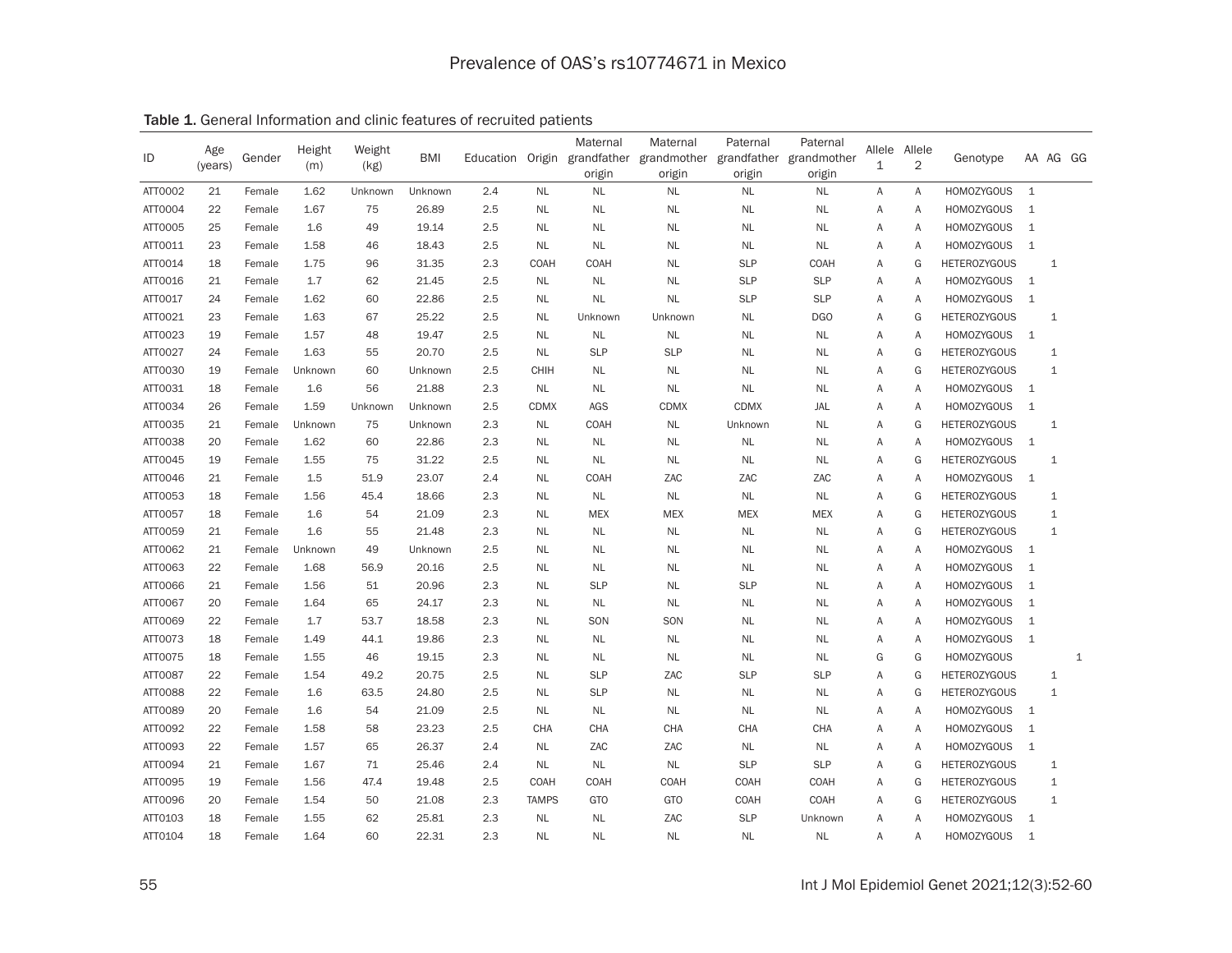# Prevalence of OAS's rs10774671 in Mexico

| ATT0106 | 19 | Female | 1.58     | 58.5     | 23.43    | 2.3 | <b>SLP</b>   | <b>SLP</b>   | <b>SLP</b>   | <b>SLP</b>   | <b>NL</b>    | Α | Α | <b>HOMOZYGOUS</b>   | $\mathbf{1}$ |              |
|---------|----|--------|----------|----------|----------|-----|--------------|--------------|--------------|--------------|--------------|---|---|---------------------|--------------|--------------|
| ATT0115 | 21 | Female | 1.53     | 70       | 29.90    | 2.5 | <b>NL</b>    | <b>NL</b>    | <b>NL</b>    | <b>NL</b>    | <b>NL</b>    | Α | G | <b>HETEROZYGOUS</b> |              | $\mathbf{1}$ |
| ATT0118 | 19 | Female | 1.51     | 81       | 35.52    | 2.3 | <b>NL</b>    | COAH         | COAH         | <b>NL</b>    | <b>MICH</b>  | Α | Α | <b>HOMOZYGOUS</b>   | $\mathbf{1}$ |              |
| ATT0130 | 19 | Female | 1.6      | 78       | 30.47    | 2.3 | <b>NL</b>    | <b>NL</b>    | <b>NL</b>    | <b>NL</b>    | <b>SLP</b>   | Α | G | <b>HETEROZYGOUS</b> |              | $\mathbf{1}$ |
| ATT0133 | 18 | Female | 1.58     | 70       | 28.04    | 2.5 | COAH         | COAH         | COAH         | COAH         | COAH         | Α | Α | <b>HOMOZYGOUS</b>   | $\mathbf{1}$ |              |
| ATT0136 | 18 | Female | 1.6      | 48       | 18.75    | 2.5 | <b>NL</b>    | <b>NL</b>    | <b>NL</b>    | COAH         | <b>NL</b>    | Α | A | <b>HOMOZYGOUS</b>   | $\mathbf{1}$ |              |
| ATT0140 | 18 | Female | 1.5      | 53       | 23.56    | 2.5 | <b>NL</b>    | NL           | NL           | <b>NL</b>    | <b>COAH</b>  | Α | Α | <b>HOMOZYGOUS</b>   | $\mathbf{1}$ |              |
| ATT0141 | 19 | Female | 1.5      | 55       | 24.44    | 2.5 | <b>MEX</b>   | <b>MICH</b>  | <b>MICH</b>  | <b>MICH</b>  | <b>MEX</b>   | A | G | <b>HETEROZYGOUS</b> |              | $\mathbf{1}$ |
| ATT0151 | 24 | Female | 1.58     | 138      | 55.28    | 2.4 | <b>NL</b>    | <b>NL</b>    | <b>NL</b>    | COAH         | COAH         | Α | G | <b>HETEROZYGOUS</b> |              | $\mathtt 1$  |
| ATT0160 | 20 | Female | 1.55     | Unknown  | Unknown  | 2.5 | <b>NL</b>    | <b>NL</b>    | <b>SLP</b>   | <b>NL</b>    | $\sf NL$     | Α | G | <b>HETEROZYGOUS</b> |              | $\mathbf{1}$ |
| ATT0161 | 19 | Female | 1.54     | 52       | 21.93    | 2.5 | <b>NL</b>    | <b>SLP</b>   | <b>COAH</b>  | <b>VER</b>   | <b>VER</b>   | Α | A | <b>HOMOZYGOUS</b>   | $\mathbf{1}$ |              |
| ATT0163 | 20 | Female | 1.68     | 76       | 26.93    | 2.5 | <b>NL</b>    | <b>SLP</b>   | <b>SLP</b>   | <b>SLP</b>   | <b>SLP</b>   | Α | Α | <b>HOMOZYGOUS</b>   | $1\,$        |              |
| ATT0003 | 20 | Male   | 1.8      | 77.1     | 23.80    | 2.3 | <b>NL</b>    | COAH         | <b>TAMPS</b> | <b>SLP</b>   | Unknown      | Α | Α | <b>HOMOZYGOUS</b>   | $\mathbf{1}$ |              |
| ATT0006 | 26 | Male   | 1.8      | 92       | 28.40    | 2.5 | <b>NL</b>    | <b>TAMPS</b> | <b>GTO</b>   | <b>NL</b>    | <b>NL</b>    | Α | G | <b>HETEROZYGOUS</b> |              | 1            |
| ATT0008 | 21 | Male   | 1.7      | 64       | 22.15    | 2.3 | <b>NL</b>    | ZAC          | ZAC          | NL           | NL           | Α | Α | <b>HOMOZYGOUS</b>   | $\mathbf{1}$ |              |
| ATT0010 | 22 | Male   | 1.68     | 78       | 27.64    | 2.5 | <b>NL</b>    | <b>SLP</b>   | <b>NL</b>    | <b>NL</b>    | <b>NL</b>    | Α | Α | <b>HOMOZYGOUS</b>   | $\mathbf{1}$ |              |
| ATT0015 | 18 | Male   | 1.73     | 90       | 30.07    | 2.3 | <b>NL</b>    | <b>TAMPS</b> | <b>TAMPS</b> | <b>MEX</b>   | <b>SLP</b>   | Α | Α | <b>HOMOZYGOUS</b>   | $\mathbf{1}$ |              |
| ATT0018 | 27 | Male   | 1.75     | 76       | 24.82    | 2.3 | CAMP         | CAMP         | Unknown      | <b>YUC</b>   | <b>YUC</b>   | A | G | <b>HETEROZYGOUS</b> |              | $\mathbf{1}$ |
| ATT0020 | 18 | Male   | 1.74     | 100      | 33.03    | 2.3 | <b>NL</b>    | <b>SLP</b>   | <b>VER</b>   | <b>NL</b>    | <b>SLP</b>   | Α | G | <b>HETEROZYGOUS</b> |              | $\mathbf{1}$ |
| ATT0026 | 20 | Male   | 1.72     | 57.8     | 19.54    | 2.5 | <b>TAMPS</b> | <b>NL</b>    | <b>NL</b>    | <b>NL</b>    | <b>NL</b>    | Α | G | <b>HETEROZYGOUS</b> |              | $\mathbf{1}$ |
| ATT0028 | 19 | Male   | 1.8      | 58.6     | 18.09    | 2.5 | <b>NL</b>    | <b>SLP</b>   | <b>SLP</b>   | <b>SLP</b>   | <b>COAH</b>  | Α | A | <b>HOMOZYGOUS</b>   | $\mathbf{1}$ |              |
| ATT0029 | 21 | Male   | 1.82     | 105      | 31.70    | 2.3 | <b>NL</b>    | <b>NL</b>    | <b>NL</b>    | <b>SLP</b>   | <b>NL</b>    | Α | Α | <b>HOMOZYGOUS</b>   | $\mathbf{1}$ |              |
| ATT0032 | 21 | Male   | 1.74     | Unknownn | Unknownn | 2.5 | <b>NL</b>    | <b>SLP</b>   | <b>SLP</b>   | ZAC          | ZAC          | Α | G | <b>HETEROZYGOUS</b> |              | $\mathbf 1$  |
| ATT0044 | 20 | Male   | 1.7      | 63       | 21.80    | 2.3 | <b>NL</b>    | NL           | NL           | <b>TAMPS</b> | NL           | Α | G | <b>HETEROZYGOUS</b> |              | 1            |
| ATT0048 | 26 | Male   | 1.75     | 72       | 23.51    | 2.4 | <b>NL</b>    | ZAC          | <b>NL</b>    | COAH         | COAH         | Α | A | <b>HOMOZYGOUS</b>   | $\mathbf{1}$ |              |
| ATT0049 | 20 | Male   | 1.68     | 80       | 28.34    | 2.5 | <b>VER</b>   | <b>VER</b>   | <b>VER</b>   | <b>VER</b>   | <b>VER</b>   | Α | G | <b>HETEROZYGOUS</b> |              | $1\,$        |
| ATT0050 | 21 | Male   | 1.78     | 95       | 29.98    | 2.3 | <b>NL</b>    | NL           | NL           | <b>NL</b>    | NL           | Α | Α | <b>HOMOZYGOUS</b>   | $\mathbf{1}$ |              |
| ATT0052 | 19 | Male   | Unknownn | 87.9     | Unknown  | 2.5 | <b>NL</b>    | DGO          | <b>GTO</b>   | <b>CHIH</b>  | <b>NL</b>    | Α | A | <b>HOMOZYGOUS</b>   | $\mathbf{1}$ |              |
| ATT0054 | 19 | Male   | 1.62     | 82       | 31.25    | 2.5 | <b>NL</b>    | COAH         | Unknown      | <b>NL</b>    | <b>NL</b>    | Α | Α | <b>HOMOZYGOUS</b>   | $1\,$        |              |
| ATT0055 | 20 | Male   | 1.66     | 67       | 24.31    | 2.3 | COAH         | COAH         | COAH         | COAH         | <b>COAH</b>  | Α | Α | <b>HOMOZYGOUS</b>   | $1\,$        |              |
| ATT0056 | 26 | Male   | 1.75     | 72       | 23.51    | 2.4 | <b>NL</b>    | ZAC          | <b>NL</b>    | COAH         | <b>COAH</b>  | Α | Α | <b>HOMOZYGOUS</b>   | $\mathbf{1}$ |              |
| ATT0058 | 21 | Male   | 1.83     | 77       | 22.99    | 2.3 | <b>NL</b>    | <b>NL</b>    | <b>NL</b>    | <b>SLP</b>   | <b>SLP</b>   | Α | Α | <b>HOMOZYGOUS</b>   | $\mathbf{1}$ |              |
| ATT0061 | 20 | Male   | 1.65     | 60.2     | 22.11    | 2.3 | <b>NL</b>    | <b>NL</b>    | <b>NL</b>    | <b>NL</b>    | <b>NL</b>    | Α | G | <b>HETEROZYGOUS</b> |              | $\mathbf{1}$ |
| ATT0064 | 28 | Male   | 1.72     | 92       | 31.10    | 2.5 | <b>NL</b>    | <b>SLP</b>   | <b>SLP</b>   | <b>NL</b>    | NL           | Α | Α | <b>HOMOZYGOUS</b>   | $\mathbf{1}$ |              |
| ATT0065 | 21 | Male   | 1.75     | 55.2     | 18.02    | 2.3 | <b>NL</b>    | <b>NL</b>    | <b>NL</b>    | <b>TAMPS</b> | <b>TAMPS</b> | A | G | <b>HETEROZYGOUS</b> |              | $\mathbf{1}$ |
| ATT0068 | 18 | Male   | 1.8      | 72       | 22.22    | 2.3 | <b>NL</b>    | <b>SLP</b>   | <b>SLP</b>   | <b>TAMPS</b> | <b>TAMPS</b> | Α | Α | <b>HOMOZYGOUS</b>   | $1\,$        |              |
| ATT0070 | 18 | Male   | 1.79     | 87       | 27.15    | 2.3 | <b>NL</b>    | ZAC          | <b>MEX</b>   | <b>NL</b>    | $\sf NL$     | Α | Α | <b>HOMOZYGOUS</b>   | $\mathbf{1}$ |              |
| ATT0071 | 18 | Male   | 1.77     | 88       | 28.09    | 2.3 | <b>NL</b>    | CHA          | <b>CHA</b>   | COAH         | COAH         | Α | G | <b>HETEROZYGOUS</b> |              | $\mathbf{1}$ |
| ATT0074 | 18 | Male   | 1.8      | 73       | 22.53    | 2.3 | <b>NL</b>    | <b>SLP</b>   | <b>SLP</b>   | <b>DGO</b>   | QRO          | Α | G | <b>HETEROZYGOUS</b> |              | $\mathbf{1}$ |
| ATT0105 | 18 | Male   | 1.76     | 68       | 21.95    | 2.3 | <b>NL</b>    | <b>NL</b>    | <b>NL</b>    | <b>NL</b>    | <b>NL</b>    | Α | A | <b>HOMOZYGOUS</b>   | $\mathbf{1}$ |              |
| ATT0107 | 18 | Male   | 1.5      | 48       | 21.30    | 2.4 | <b>NL</b>    | <b>NL</b>    | <b>NL</b>    | <b>NL</b>    | <b>NL</b>    | A | A | <b>HOMOZYGOUS</b>   | $\mathbf{1}$ |              |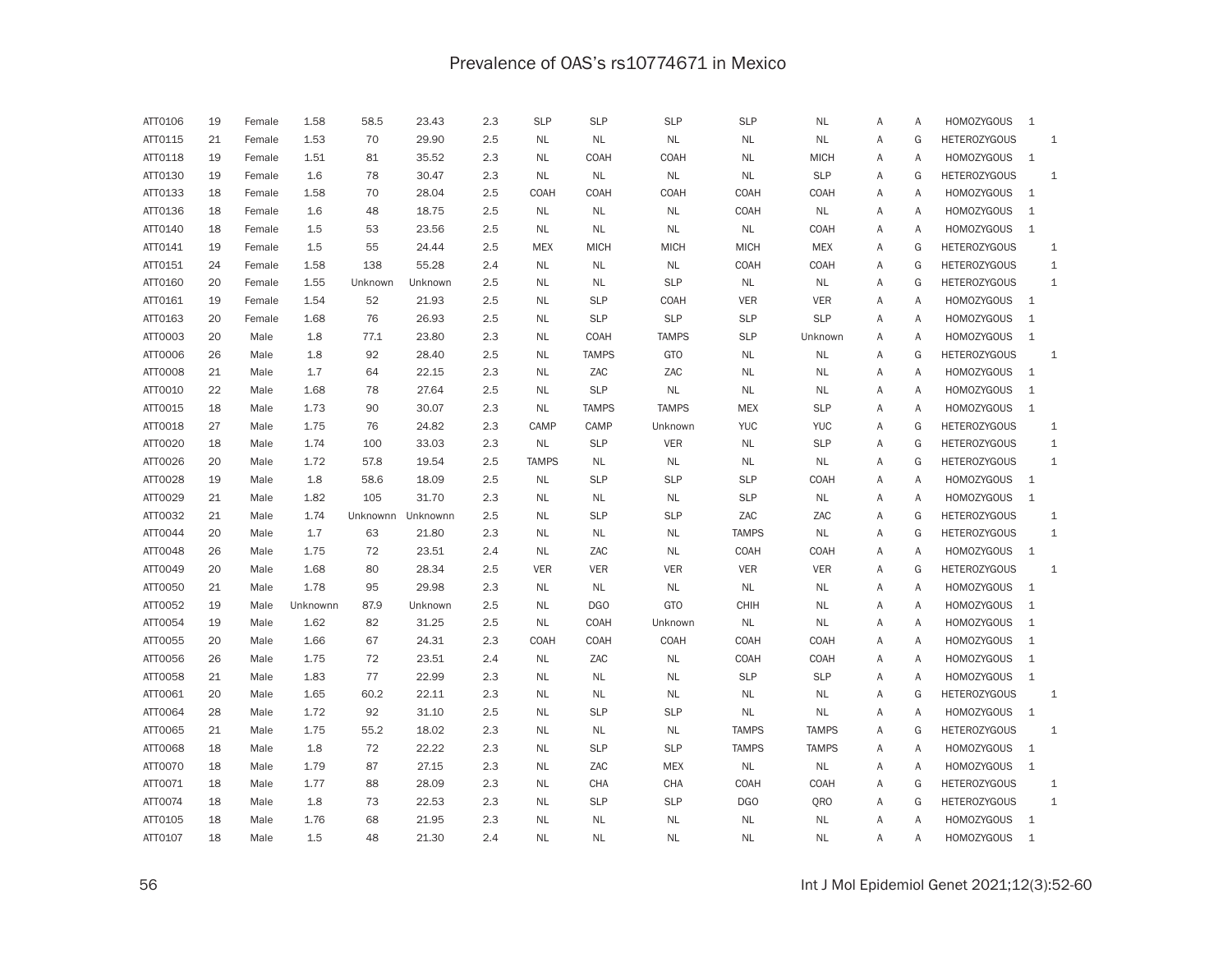## Prevalence of OAS's rs10774671 in Mexico

| ATT0108 | 19 | Male | 1.8     | 85.2 | 26.30   | 2.4 | <b>NL</b>    | <b>VER</b>   | <b>VER</b>  | <b>PUE</b>   | <b>CHA</b>   | A | A | <b>HOMOZYGOUS</b>   | 1 |   |   |
|---------|----|------|---------|------|---------|-----|--------------|--------------|-------------|--------------|--------------|---|---|---------------------|---|---|---|
| ATT0110 | 20 | Male | 1.77    | 71.4 | 22.79   | 2.3 | <b>TAMPS</b> | OAX          | <b>COAH</b> | <b>COAH</b>  | COAH         | A | G | <b>HETEROZYGOUS</b> |   | 1 |   |
| ATT0116 | 18 | Male | 1.8     | 123  | 37.96   | 2.3 | NL           | NL           | <b>NL</b>   | <b>VER</b>   | <b>VER</b>   | A | A | <b>HOMOZYGOUS</b>   | 1 |   |   |
| ATT0117 | 19 | Male | 1.78    | 70   | 22.09   | 2.5 | <b>NL</b>    | COAH         | <b>VER</b>  | <b>NL</b>    | <b>NL</b>    | Α | A | <b>HOMOZYGOUS</b>   | 1 |   |   |
| ATT0119 | 21 | Male | 1.72    | 78   | 26.37   | 2.5 | SIN          | SIN          | SIN         | SIN          | SIN          | Α | A | <b>HOMOZYGOUS</b>   | 1 |   |   |
| ATT0129 | 20 | Male | 1.75    | 75   | 24.49   | 2.5 | <b>NL</b>    | <b>NL</b>    | <b>NL</b>   | <b>NL</b>    | <b>NL</b>    | Α | A | <b>HOMOZYGOUS</b>   | 1 |   |   |
| ATT0131 | 30 | Male | 1.69    | 68   | 23.81   | 2.6 | <b>NL</b>    | <b>NL</b>    | <b>NL</b>   | <b>CHIH</b>  | <b>CHIH</b>  | G | G | <b>HOMOZYGOUS</b>   |   |   | 1 |
| ATT0132 | 21 | Male | 1.7     | 71   | 24.57   | 2.5 | <b>VER</b>   | <b>VER</b>   | <b>VER</b>  | <b>VER</b>   | <b>VER</b>   | Α | A | <b>HOMOZYGOUS</b>   | 1 |   |   |
| ATT0134 | 20 | Male | Unknown | 85   | Unknown | 2.5 | <b>NL</b>    | <b>SLP</b>   | <b>SLP</b>  | <b>SLP</b>   | <b>SLP</b>   | A | A | <b>HOMOZYGOUS</b>   | 1 |   |   |
| ATT0135 | 19 | Male | 1.79    | 91   | 28.40   | 2.3 | <b>NL</b>    | <b>NL</b>    | DGO         | <b>NL</b>    | <b>NL</b>    | Α | G | <b>HETEROZYGOUS</b> |   | 1 |   |
| ATT0137 | 21 | Male | 1.75    | 90   | 29.39   | 2.5 | <b>NL</b>    | <b>NL</b>    | <b>NL</b>   | <b>NL</b>    | <b>NL</b>    | A | A | <b>HOMOZYGOUS</b>   | 1 |   |   |
| ATT0138 | 19 | Male | 1.7     | 70   | 24.22   | 2.5 | <b>NL</b>    | <b>NL</b>    | <b>NL</b>   | <b>CDMX</b>  | <b>NL</b>    | A | A | <b>HOMOZYGOUS</b>   | 1 |   |   |
| ATT0139 | 21 | Male | 1.82    | 79   | 23.85   | 2.5 | <b>NL</b>    | <b>SLP</b>   | <b>SLP</b>  | <b>TAMPS</b> | <b>TAMPS</b> | A | A | <b>HOMOZYGOUS</b>   | 1 |   |   |
| ATT0142 | 18 | Male | 1.74    | 76   | 25.10   | 2.5 | <b>NL</b>    | <b>NL</b>    | <b>NL</b>   | NL           | <b>NL</b>    | Α | G | <b>HETEROZYGOUS</b> |   | 1 |   |
| ATT0143 | 22 | Male | 1.76    | 95   | 30.67   | 2.5 | <b>TAMPS</b> | <b>TAMPS</b> | <b>SIN</b>  | <b>TAMPS</b> | SON          | Α | A | <b>HOMOZYGOUS</b>   | 1 |   |   |
| ATT0152 | 22 | Male | 1.73    | 68   | 22.72   | 2.5 | <b>NL</b>    | COAH         | <b>COAH</b> | <b>NL</b>    | <b>NL</b>    | A | G | <b>HETEROZYGOUS</b> |   | 1 |   |
| ATT0158 | 19 | Male | 1.8     | 68   | 20.99   | 2.5 | <b>NL</b>    | <b>SLP</b>   | Unknown     | <b>SLP</b>   | <b>SLP</b>   | Α | A | <b>HOMOZYGOUS</b>   | 1 |   |   |
| ATT0162 | 21 | Male | 1.73    | 76.8 | 25.66   | 2.5 | <b>NL</b>    | <b>GTO</b>   | GTO         | <b>NL</b>    | <b>NL</b>    | Α | G | <b>HETEROZYGOUS</b> |   | 1 |   |
| ATT0164 | 20 | Male | 1.72    | 61   | 20.62   | 2.5 | <b>NL</b>    | <b>NL</b>    | <b>NL</b>   | <b>NL</b>    | <b>NL</b>    | Α | A | <b>HOMOZYGOUS</b>   | 1 |   |   |
| ATT0170 | 19 | Male | 1.78    | 80   | 25.25   | 2.5 | <b>NL</b>    | <b>NL</b>    | <b>NL</b>   | <b>NL</b>    | <b>NL</b>    | A | G | <b>HETEROZYGOUS</b> |   |   |   |

Origin: AGS, Aguascalientes; BC, Baja California; BCS, Baja California Sur; CAM, Campeche; CDMX, Ciudad de México; CHA, Chiapas; CHIH, Chihuahua; COAH, Coahuila; COL, Colima; DGO, Durango; GTO, Guanajuato; GRO, Guerrero; H Hidalgo; JAL, Jalisco; MEX, Estado de México; MICH, Michoacán; MOR, Morelos; NAY, Nayarit; NL, Nuevo León; OAX, Oaxaca; PUE, Puebla; QRO, Querétaro; QR, Quintana Roo. Education: None, 2.1; Elementary School, 2.2; High Scho Technical School, 2.4; Graduate, 2.5; Postgraduate, 2.6.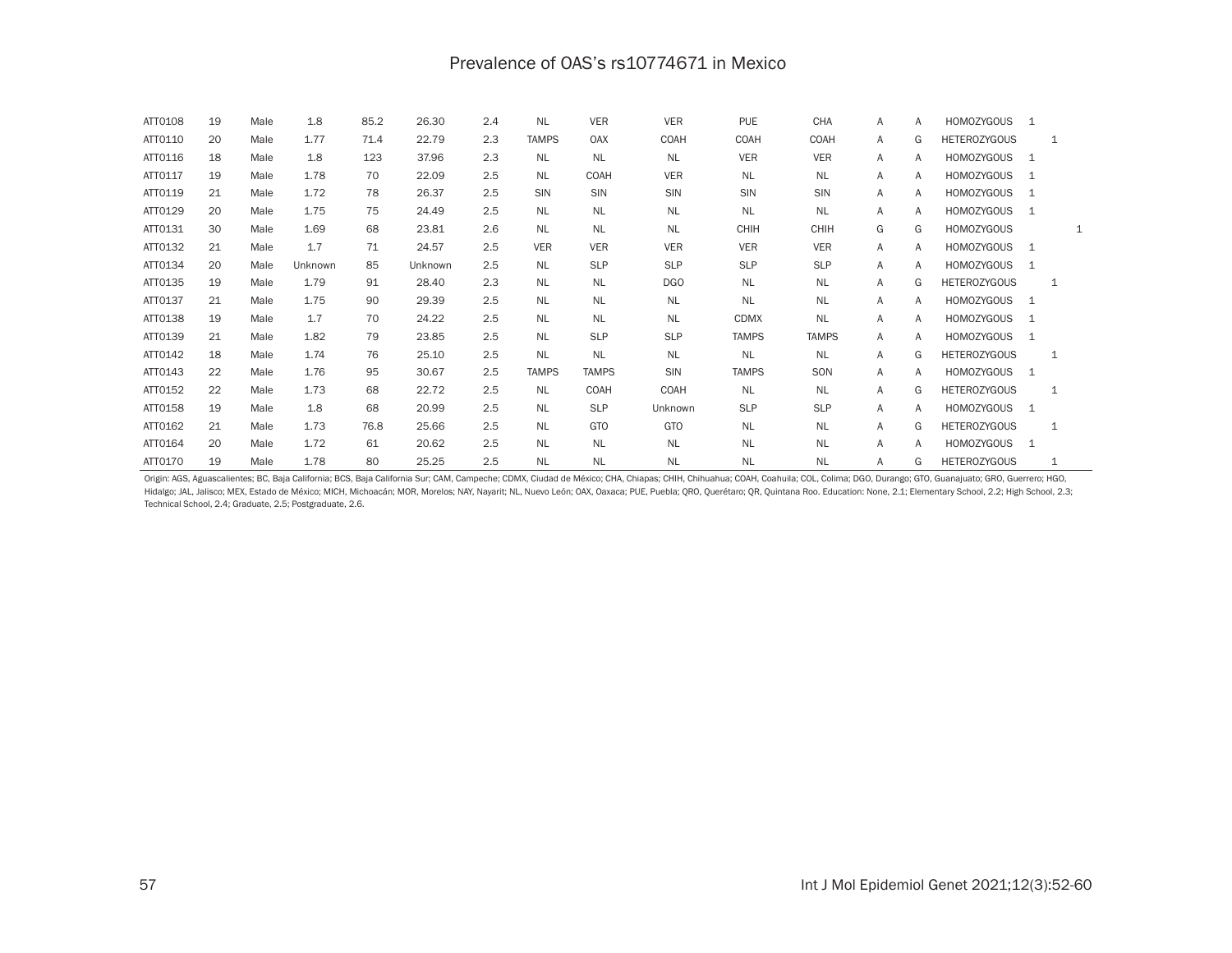| Allele | Men (%) (n=49) |               | Women $(\%)$ (n=49) Men and Women $(\%)$ (n=98) |
|--------|----------------|---------------|-------------------------------------------------|
| A      | 80.6% (79/98)  | 78.6% (77/98) | 79.6% (156/196)                                 |
| G      | 19.4% (19/98)  | 21.4% (21/98) | 20.4% (40/196)                                  |

Table 3. Genotypic Frequency of the SNP rs10774671 of the OAS1 gene

|     |                |                | Genotype Men $(\%)$ (n=49) Women $(\%)$ (n=49) Men and Women $(\%)$ (n=98) |
|-----|----------------|----------------|----------------------------------------------------------------------------|
| A/A | 63.3% (31/49)  | 59.2% (29/49)  | 61.2% (60/98)                                                              |
| G/A | 34.7% (17/49)  | 38.8% (19/49)  | 36.7% (36/98)                                                              |
| G/G | $2.0\%$ (1/49) | $2.0\%$ (1/49) | $2.0\%$ (2/98)                                                             |

(The International Genome Sample Resourse), as part of the data from the "1000 Genomes Project", indicates that the A allele is present with a frequency of 61%, while the G allele represents 39% of the alleles around the world population. Results from the American, Asian and European continents are similar to those reported globally. Interestingly, for the African continent, the

3). By the use of the Chi-square test, it was also determined that the rs10774671 polymorphism is in Hardy-Weinberg equilibrium. Therefore, allele and genotypic frequencies are expected to remain unchanged in future generations.

## **Discussion**

In the present study we collected data regarding the OAS1 rs10774671 SNP which G to A change alters a splicing acceptor site resulting in the less efficient allele A isoform. As mentioned above, it has been proposed that certain SNPs of OAS1 could be protective against RNA virus disease. OAS1 gene appears to be a highly relevant element of the innate immune response against SARS-CoV2 as suggested by the identification of SNPs in different exons related with COVID19 susceptibility with opposite effects depending on the SNP, in at least 2 different populations to date (Vietnamese and Chinese) [19, 20]. To the best of our knowledge, there are no reports regarding rs10774671 and SARS-CoV2 infections, however, the relationship between this RNA virus and the aforementioned SNP could be suspected due to the previously suggested associations between rs10774671 and other RNA viruses' susceptibility like WNV, HCV and measles virus (MV) [15-18, 21]. In the Mexican population, the predominant allele was the A allele and the most frequent genotype was the homozygous (AA), so it is suggested that the aforementioned population is genetically susceptible to some RNA viruses.

The global distribution of the rs10774671 polymorphism described on the website (http:// www.internationalgenome.org/) of the IGSR distribution is inverse, with the A allele in 36% and the G allele in 64%.

The prevalence of the A allele in the rest of the world population can be explained because the RNAse L system is not the only innate mechanism against viral infections. Furthermore, unlike Africa where the presence of different viruses constantly affects the population as a natural selection of individuals carrying the G allele, in the rest of the world, the absence of such selective pressure could explain the A>G allelic distribution. It can be hypothesized that although the polymorphism is in equilibrium in our population, a global event such as a pandemic caused by a new virus, with high morbidity and mortality rates (as the COVID19 pandemic), can cause a decrease in the homozygous (AA) population due to the fact that these individuals are the most susceptible to disease because of their deficiencies in the innate RNAse L mechanism.

To the best of our knowledge, there is no prevalence data regarding the rs10774671 SNP other than the prevalence given by the aforementioned IGSR, thus our study presents a first insight regarding this SNP in Mexican population.

We can conclude that the prevalence of the OAS1 rs10774671 polymorphism in mexican population makes them a target for emerging diseases and those transmitted by vectors. The proper analysis of this and other SNPs could be useful as a prediction marker for the current pandemic. Our results contribute to a better comprehension of RNA virus disease probability and its association with population and could also serve as an evidence to aug-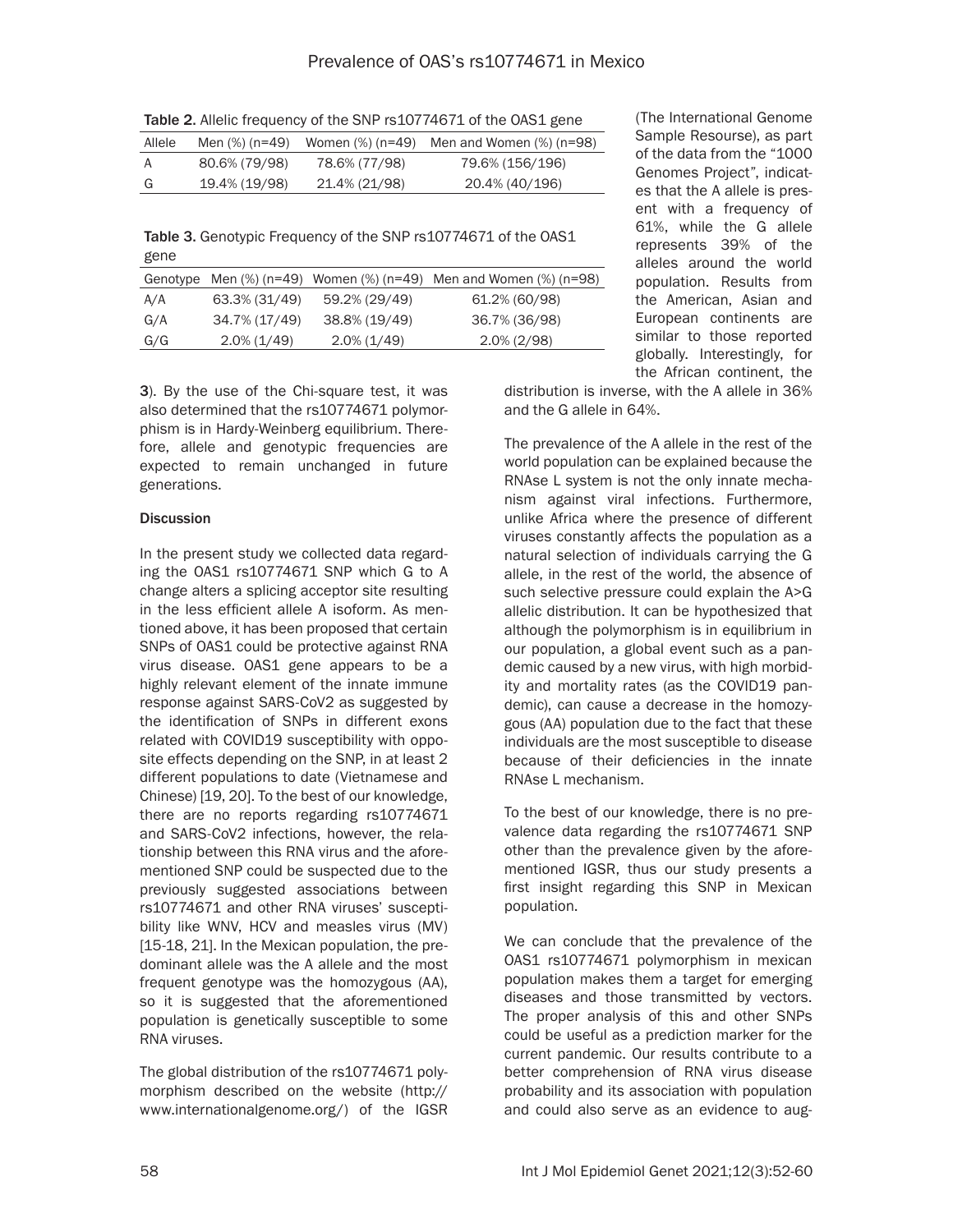ment preventive and control measures to reduce the threat of an epidemic or pandemic that devastates vulnerable populations.

#### Disclosure of conflict of interest

None.

Address correspondence to: Dr. Iván Alberto Marino-Martínez, Department of Pathology, UANL School of Medicine, Monterrey, Nuevo León, México. Tel: +81-13874103; E-mail: [amarinomtz@](mailto:amarinomtz@gmail.com) [gmail.com](mailto:amarinomtz@gmail.com)

#### **References**

- [1] Epstein PR. Climate change and emerging infectious diseases. Microbes Infect 2001; 3: 747-754.
- [2] Wu X, Lu Y, Zhou S, Chen L and Xu B. Impact of climate change on human infectious diseases: empirical evidence and human adaptation. Environ Int 2016; 86: 14-23.
- [3] Cordova-Villalobos JA, Macias AE, Hernandez-Avila M, Dominguez-Cherit G, Lopez-Gatell H, Alpuche-Aranda C and Ponce de León-Rosales S. The 2009 pandemic in Mexico: experience and lessons regarding national preparedness policies for seasonal and epidemic influenza. Gac Med Mex 2017; 153: 102-110.
- [4] Pflug A, Lukarska M, Resa-Infante P, Reich S and Cusack S. Structural insights into RNA synthesis by the influenza virus transcriptionreplication machine. Virus Res 2017; 234: 103-117.
- [5] Gómez-Carballa A, Bello X, Pardo-Seco J, Martinón-Torres F and Salas A. Mapping genome variation of SARS-CoV-2 worldwide highlights the impact of COVID-19 super-spreaders. Genome Res 2020; 30: 1434-1448.
- [6] Boo KH and Yang JS. Intrinsic cellular defenses against virus infection by antiviral type I interferon. Yonsei Med J 2010; 51: 9-17.
- [7] Chakrabarti A, Banerjee S, Franchi L, Loo YM, Gale M Jr, Núñez G and Silverman RH. RNase L activates the NLRP3 inflammasome during viral infections. Cell Host Microbe 2015; 17: 466-77.
- [8] Sun Y, Jiang J, Tien P, Liu W and Li J. IFN-λ: a new spotlight in innate immunity against influenza virus infection. Protein Cell 2018; 9: 832- 837.
- [9] Cao Y, Huang Y, Xu K, Liu Y, Li X, Xu Y, Zhong W and Hao P. Differential responses of innate immunity triggered by different subtypes of influenza A viruses in human and avian hosts. BMC Med Genomics 2017; 10: 70.
- [10] Lohöfener J, Steinke N, Kay-Fedorov P, Baruch P, Nikulin A, Tishchenko S, Manstein DJ and

Fedorov R. The activation mechanism of 2'- 5'-oligoadenylate synthetase gives new insights into OAS/cGAS triggers of innate immunity. Structure 2015; 23: 851-862.

- [11] Pairo-Castineira E, Clohisey S, Klaric L, Bretherick AD, Rawlik K, Pasko D, Walker S, Parkinson N, Fourman MH, Russell CD, Furniss J, Richmond A, Gountouna E, Wrobel N, Harrison D, Wang B, Wu Y, Meynert A, Griffiths F, Oosthuyzen W, Kousathanas A, Moutsianas L, Yang Z, Zhai R, Zheng C, Grimes G, Beale R, Millar J, Shih B, Keating S, Zechner M, Haley C, Porteous DJ, Hayward C, Yang J, Knight J, Summers C, Shankar-Hari M, Klenerman P, Turtle L, Ho A, Moore SC, Hinds C, Horby P, Nichol A, Maslove D, Ling L, McAuley D, Montgomery H, Walsh T, Pereira AC, Renieri A; GenOMICC Investigators; ISARIC4C Investigators; COVID-19 Human Genetics Initiative; 23andMe Investigators; BRAC-OVID Investigators; Gen-COVID Investigators, Shen X, Ponting CP, Fawkes A, Tenesa A, Caulfield M, Scott R, Rowan K, Murphy L, Openshaw PJM, Semple MG, Law A, Vitart V, Wilson JF and Baillie JK. Genetic mechanisms of critical illness in COVID-19. Nature 2021; 591: 92-98.
- [12] Melchjorsen J, Kristiansen H, Christiansen R, Rintahaka J, Matikainen S, Paludan SR and Hartmann R. Differential regulation of the OASL and OAS1 genes in response to viral infections. J Interferon Cytokine Res 2009; 29: 199-207.
- [13] El Awady MK, Anany MA, Esmat G, Zayed N, Tabll AA, Helmy A, El Zayady AR, Abdalla MS, Sharada HM, El Raziky M, El Akel W, Abdalla S and Bader El Din NG. Single nucleotide polymorphism at exon 7 splice acceptor site of OAS1 gene determines response of hepatitis C virus patients to interferon therapy. J Gastroenterol Hepatol 2011; 26: 843-50.
- [14] Bonnevie-Nielsen V, Field LL, Lu S, Zheng DJ, Li M, Martensen PM, Nielsen TB, Beck-Nielsen H, Lau YL and Pociot F. Variation in antiviral 2',5'-oligoadenylate synthetase (2'5'AS) enzyme activity is controlled by a single-nucleotide polymorphism at a splice-acceptor site in the OAS1 gene. Am J Hum Genet 2005; 76: 623-33.
- [15] Deo S, Patel TR, Dzananovic E, Booy EP, Zeid K, McEleney K, Harding SE and McKenna SA. Activation of 2'5'-oligoadenylate synthetase by stem loops at the 5'-end of the west Nile virus genome. PLoS One 2014; 9: e92545.
- [16] Rios JJ, Fleming JG, Bryant UK, Carter CN, Huber JC, Long MT, Spencer TE and Adelson DL. 0AS1 polymorphisms are associated with susceptibility to West Nile encephalitis in horses. PLoS One 2010; 5: e10537.
- [17] Lim JK, Lisco A, McDermott DH, Huynh L, Ward JM, Johnson B, Johnson H, Pape J, Foster GA,